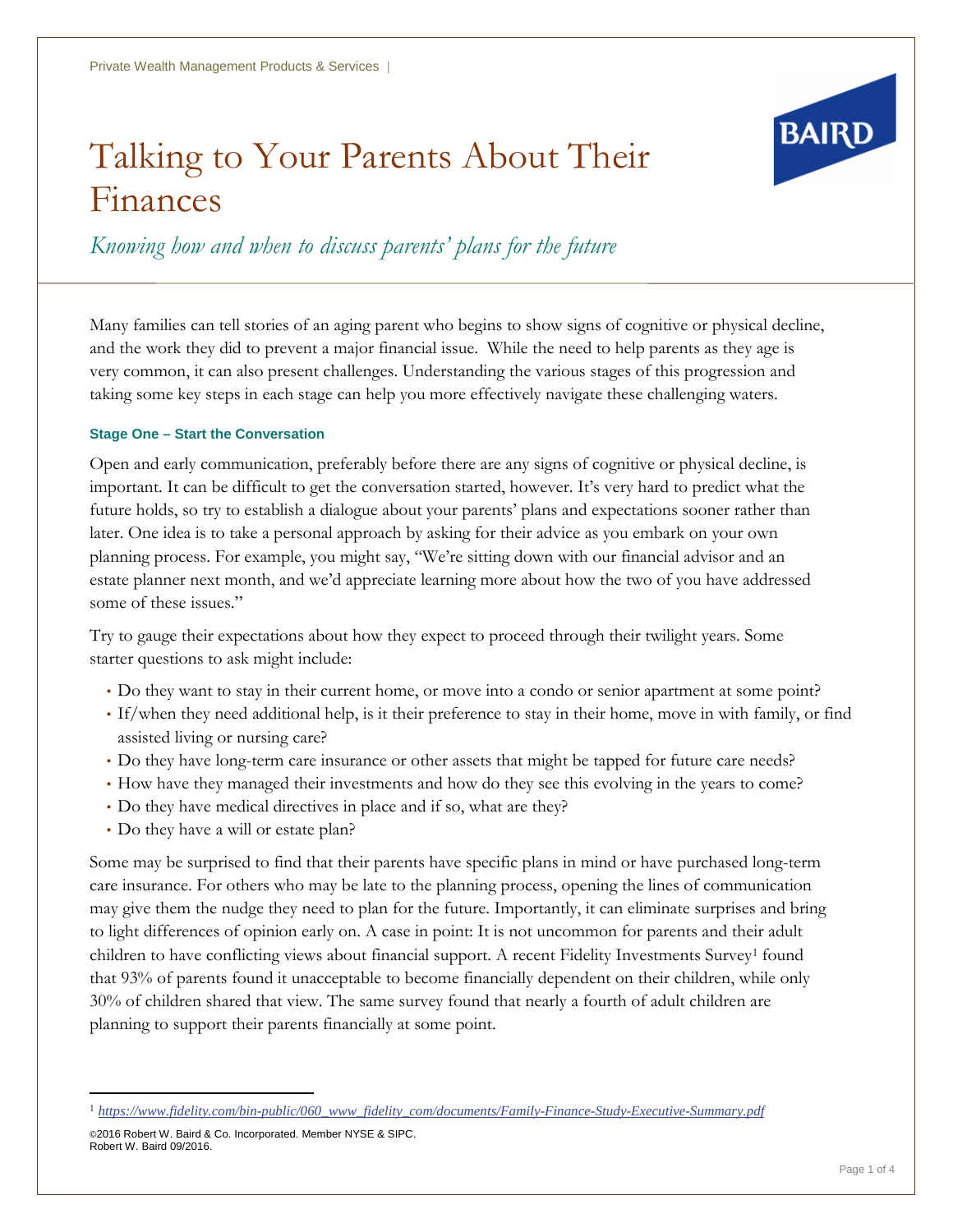

## Talking to Your Parents About Their Finances, *continued.*

When the time is right, you'll want to work toward a better understanding of your parents' complete financial picture. If you don't have a view into your parent's finances, a good place to start is by encouraging them to complete a comprehensive financial inventory like Baird's Personal [Information](http://content.rwbaird.com/RWB/Content/PDF/WealthManagement/Personal-Information-Guide.pdf)  $Guide<sup>2</sup>$  $Guide<sup>2</sup>$  $Guide<sup>2</sup>$  $Guide<sup>2</sup>$ . This process can be invaluable in capturing all the elements of their financial lives – including their investment accounts, mortgages or other debt, insurance policies and other personal assets – all in one place. It's also important to gather specific information such as account numbers and online passwords.

This is also a good time to identify and if possible, meet the financial professionals who are advising your parents. This may include a financial advisor, an attorney or estate planner, a banker and/or an accountant. With your parents' permission, their financial advisor can set you up to receive copies of account statements or trade confirmations when that becomes necessary.

At this stage, executing a durable power of attorney for both finances and health care, as well as naming an executor for their estates, should be done to ensure a smooth transition of responsibilities. It's also a good idea to have your parents sign a form complying with HIPAA (Health Insurance Portability and Authorization Act), which is needed to authorize the release of your parents' medical records. If they haven't already done so, you will want to encourage your parents to establish transfer on death registrations on their accounts, which will allow them to maintain control of assets while living while easing the transfer to named beneficiaries later. Those wanting to maintain additional control over assets after their death may decide that a trust is more appropriate.

Your parents may continue to manage their finances independently for many years, but be sure to check in annually. Use the personal information guide to see if anything has changed and to make sure they are continuing to manage their affairs appropriately.

#### **Stage One Checklist**

- Get the conversation started
- Complete a financial inventory
- Gather account numbers/online passwords
- Identify the team who will support your parents
- Establish durable powers of attorney for finances and healthcare

#### **Stage Two - When Parents Begin to Show Signs They May Need More Help**

Cognitive and physical decline can be gradual, but watch for signs that your parents may need more help. For some, the first sign might be a parent who falls victim to a fraud (see our recent piece on tax [identify](http://www.rwbaird.com/news/Steffen-Cautions-Taxpayers-be-Alert-to-Identity-Theft-Risk) [theft](http://www.rwbaird.com/news/Steffen-Cautions-Taxpayers-be-Alert-to-Identity-Theft-Risk). Other warning signs might include large purchases that seem impulsive or inappropriate, bounced

<span id="page-1-0"></span> <sup>2</sup> *<http://content.rwbaird.com/RWB/Content/PDF/WealthManagement/Personal-Information-Guide.pdf>*

<sup>©2016</sup> Robert W. Baird & Co. Incorporated. Member NYSE & SIPC.

Robert W. Baird & Co. 777 East Wisconsin Avenue, Milwaukee, Wisconsin 53202. 1-800-RW-BAIRD. www.rwbaird.com First Use: 09/2016.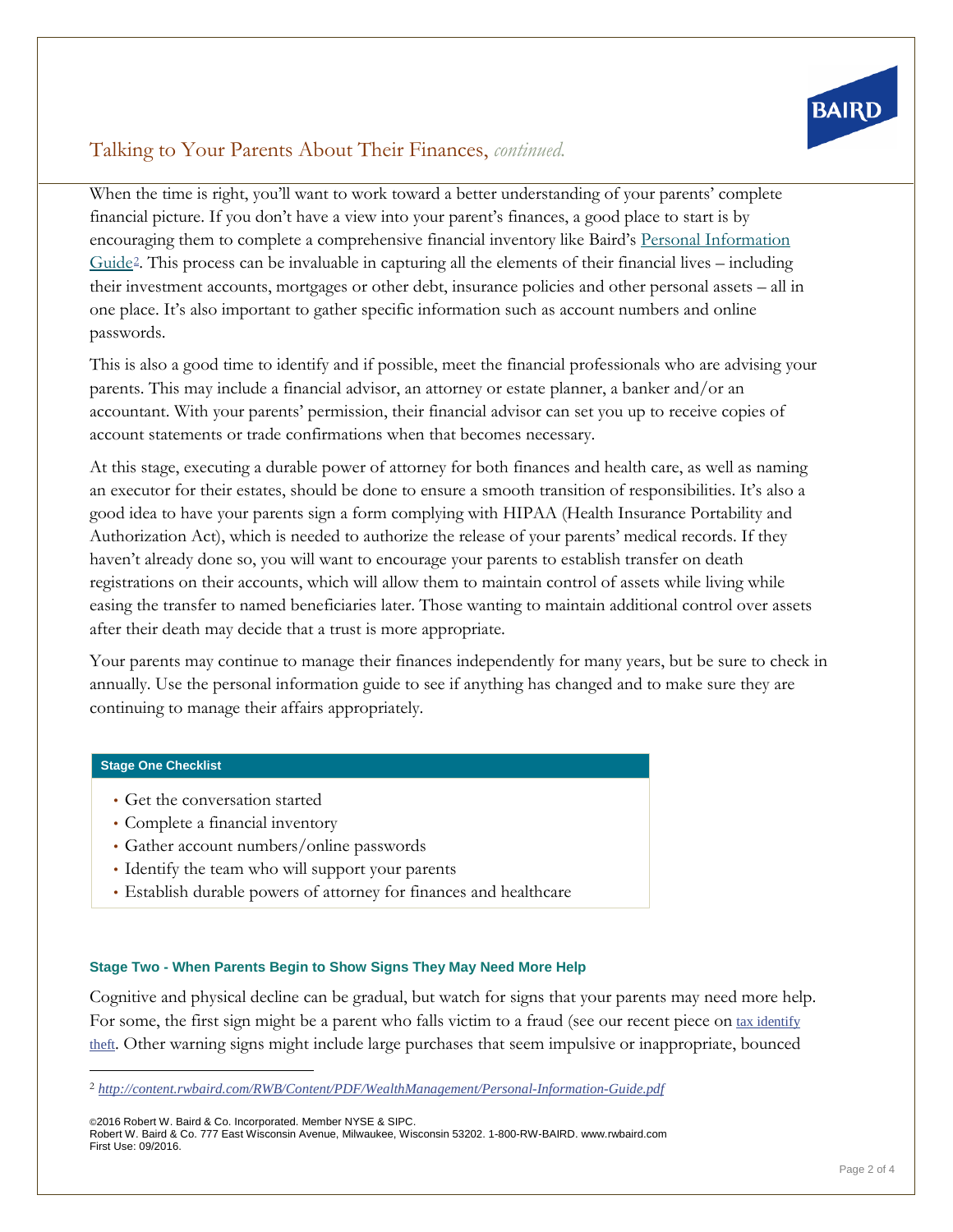

## Talking to Your Parents About Their Finances, *continued.*

checks, a big loss on an inappropriate investment, or calls from credit collectors. A medical condition or fall that reduces a parent's mobility can also make it difficult for them to continue to live independently. According to a Harris Poll conducted on behalf of the National Endowment for Financial Education<sup>[3](#page-2-0)</sup>, 20% of adults say they have witnessed diminished financial capacity by an aging parent.

Once it's apparent that you need to step in to provide additional assistance, you might find it helpful to have conversations with people who have been through this with their own parents. A big question at this phase is your parents' ability to stay in their house. If your parents want to stay in their home, you will need to explore the costs. Will they need access to rooms upstairs? Will the house need to be retrofitted in any way with a walk-in shower or a wheelchair ramp? How expensive will those changes be and how will it affect the home's resale value?

Whether your parents will stay in their home, downsize to a condo or apartment, or move into an assisted living or other facility, you will want to identify who will be responsible for helping your parents in their diminished capacity. Talk to your siblings about the roles each might be able to play as your parents' needs change. It's not uncommon for one sibling to manage the finances while others take responsibility for oversight of health care appointments or home maintenance.

Hiring a professional caregiver can help, especially for only children or if children do not live close. More companies are offering services to help support aging adults in their home, but many of these organizations are very new with little formal licensing or oversight. It's important to do due diligence and be very careful before sharing information about a parent's finances.

Now is also the time to help parents start to simplify their financial lives. This might include consolidating accounts across different financial institutions; cancelling credit cards, data plans, subscriptions and memberships they may no longer be using; and dropping car insurance if they are no longer driving. You will want to take a close look at credit card statements to make sure any recurring monthly or quarterly expenses aren't being missed. A tax return also can be a good road map to double check that you have a good handle on what accounts your parents have. If your parents have investments, are they appropriate given their current circumstances or do changes need to be made?

#### **Stage Two Checklist**

- Evaluate living situation
- Define how additional care will be provided
- If hiring help, do careful due diligence
- Work to simplify your parents' financial lives

©2016 Robert W. Baird & Co. Incorporated. Member NYSE & SIPC. Robert W. Baird & Co. 777 East Wisconsin Avenue, Milwaukee, Wisconsin 53202. 1-800-RW-BAIRD. www.rwbaird.com First Use: 09/2016.

<span id="page-2-0"></span> <sup>3</sup> *<http://www.wsj.com/articles/the-difficult-delicate-untangling-of-our-parents-financial-lives-1459130770>*